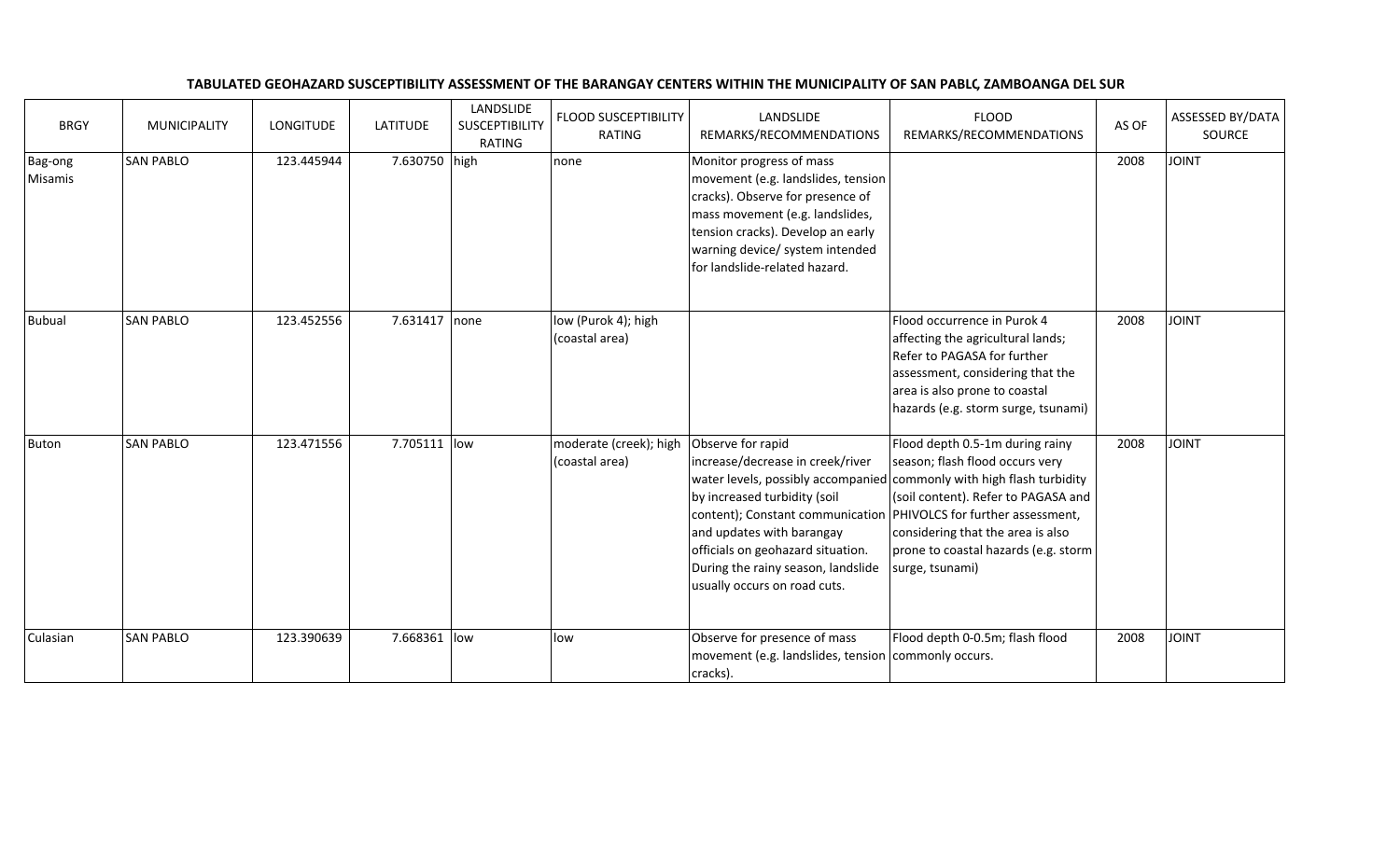| Daplayan   | <b>SAN PABLO</b> | 123.410167 | 7.649389 high |                        | none | Eight (8) houses affected by       | 2008 | <b>JOINT</b> |
|------------|------------------|------------|---------------|------------------------|------|------------------------------------|------|--------------|
|            |                  |            |               |                        |      | landslide in Purok 2; Monitor      |      |              |
|            |                  |            |               |                        |      | progress of mass movement (e.g.    |      |              |
|            |                  |            |               |                        |      | landslides, tension cracks).       |      |              |
|            |                  |            |               |                        |      | Observe for presence of mass       |      |              |
|            |                  |            |               |                        |      | movement (e.g. landslides, tension |      |              |
|            |                  |            |               |                        |      | cracks). Develop an early warning  |      |              |
|            |                  |            |               |                        |      | device/system intended for         |      |              |
|            |                  |            |               |                        |      | landslide-related hazard           |      |              |
|            |                  |            |               |                        |      | prevention. Identify evacuation    |      |              |
|            |                  |            |               |                        |      | site. Identify relocation site for |      |              |
|            |                  |            |               |                        |      | residents of Purok 2.              |      |              |
|            |                  |            |               |                        |      |                                    |      |              |
|            |                  |            |               |                        |      |                                    |      |              |
| Kalilangan | <b>SAN PABLO</b> | 123.414889 | 7.678944 low  |                        | none | Observe for presence of mass       | 2008 | <b>JOINT</b> |
|            |                  |            |               |                        |      | movement (e.g. landslides, tension |      |              |
|            |                  |            |               |                        |      | cracks).                           |      |              |
| Kapamanok  | <b>SAN PABLO</b> | 123.404861 |               | 7.692861   none to low | none | Observe for presence of mass       | 2008 | <b>JOINT</b> |
|            |                  |            |               |                        |      | movement (e.g. landslides, tension |      |              |
|            |                  |            |               |                        |      | cracks).                           |      |              |
| Kondum     | <b>SAN PABLO</b> | 123.384722 | 7.692056 low  |                        | none | Observe for presence of mass       | 2008 | <b>JOINT</b> |
|            |                  |            |               |                        |      | movement (e.g. landslides, tension |      |              |
|            |                  |            |               |                        |      | cracks).                           |      |              |
| Lumbayao   | <b>SAN PABLO</b> | 123.396250 | 7.717917 low  |                        | none | Observe for presence of mass       | 2008 | <b>JOINT</b> |
|            |                  |            |               |                        |      | movement (e.g. landslides, tension |      |              |
|            |                  |            |               |                        |      | cracks).                           |      |              |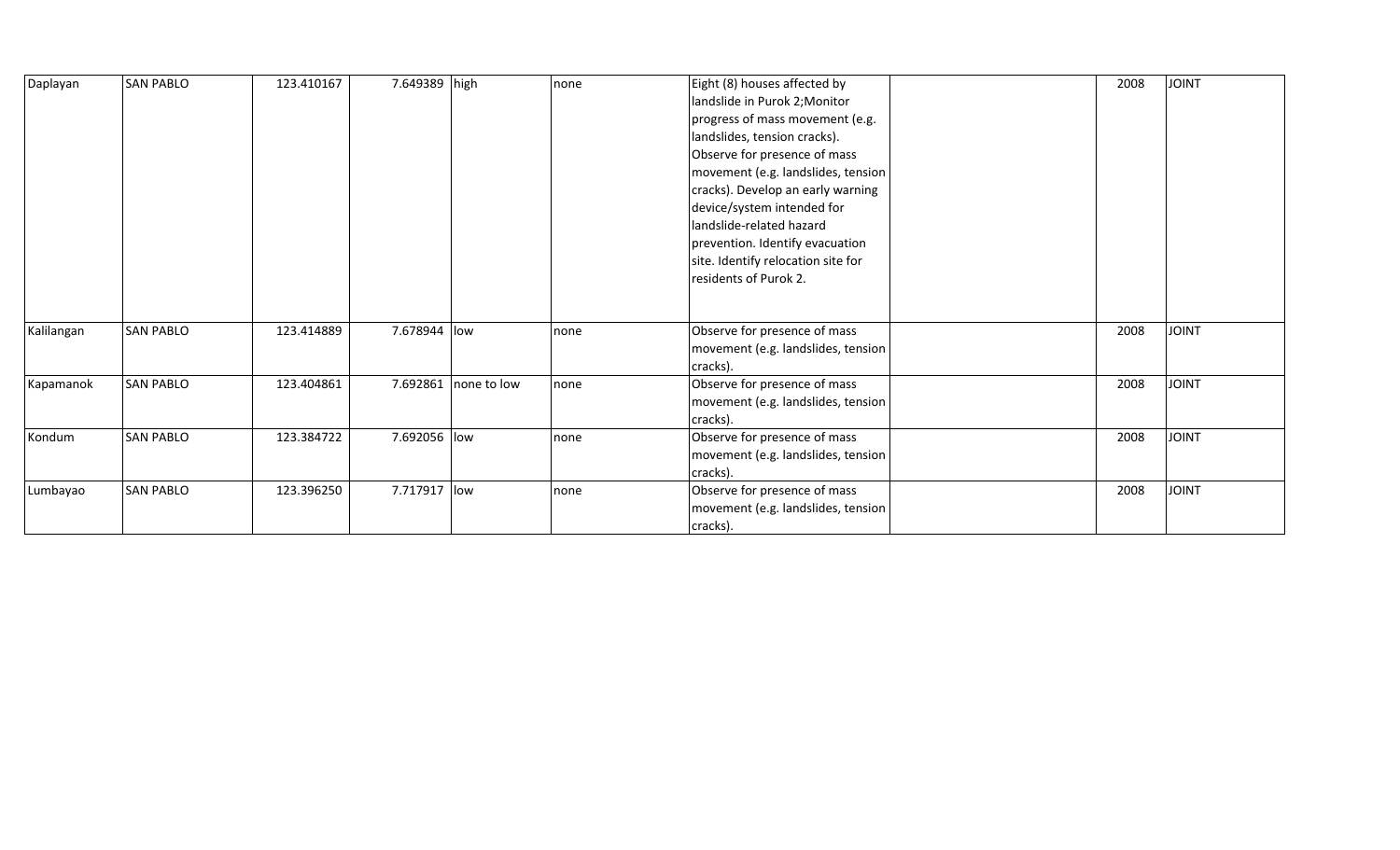| Mabuhay               | <b>SAN PABLO</b> | 123.465944 | 7.651389 high | high (creek)           | The barangay proper is highly       | Flash flood occurs commonly with     | 2008 | <b>TVIOL</b> |
|-----------------------|------------------|------------|---------------|------------------------|-------------------------------------|--------------------------------------|------|--------------|
|                       |                  |            |               |                        | critical and needs immediate        | very high turbidity.                 |      |              |
|                       |                  |            |               |                        | action; Discuss with the LGUs and   |                                      |      |              |
|                       |                  |            |               |                        | barangay council the possibility of |                                      |      |              |
|                       |                  |            |               |                        | relocation and to identify          |                                      |      |              |
|                       |                  |            |               |                        | relocation site; An active slide at |                                      |      |              |
|                       |                  |            |               |                        | the back of the barangay session    |                                      |      |              |
|                       |                  |            |               |                        | hall has started to progress,       |                                      |      |              |
|                       |                  |            |               |                        | threatening the entire barangay     |                                      |      |              |
|                       |                  |            |               |                        | proper (about 80 households);       |                                      |      |              |
|                       |                  |            |               |                        | According to the accounts of the    |                                      |      |              |
|                       |                  |            |               |                        | barangay officials, the present     |                                      |      |              |
|                       |                  |            |               |                        | landslide started on March 24;      |                                      |      |              |
|                       |                  |            |               |                        | The session hall is presently       |                                      |      |              |
|                       |                  |            |               |                        | located at the edge of the crown    |                                      |      |              |
|                       |                  |            |               |                        | and escarpment of the slump; On     |                                      |      |              |
|                       |                  |            |               |                        | the other side of the provincial    |                                      |      |              |
|                       |                  |            |               |                        | road, is also an active mass        |                                      |      |              |
|                       |                  |            |               |                        | movement, as indicated by           |                                      |      |              |
|                       |                  |            |               |                        | gullying and the presence of        |                                      |      |              |
|                       |                  |            |               |                        | arcuate features; Avoid build-up    |                                      |      |              |
|                       |                  |            |               |                        | on top of escarpment and slump;     |                                      |      |              |
|                       |                  |            |               |                        | Inform residents of landslide       |                                      |      |              |
|                       |                  |            |               |                        | threats; Monitor progress of mass   |                                      |      |              |
|                       |                  |            |               |                        | movement (e.g. landslides, tension  |                                      |      |              |
|                       |                  |            |               |                        | cracks); Observe for presence of    |                                      |      |              |
|                       |                  |            |               |                        | mass movement (e.g. landslides,     |                                      |      |              |
| <b>Marcos Village</b> | <b>SAN PABLO</b> | 123.433389 | 7.657194 none | low (Purok Boulevard); |                                     | Purok Boulevard prone to flooding    | 2008 | <b>TVIOL</b> |
|                       |                  |            |               | high (coastal area)    |                                     | with flood depth of 0-0.5m during    |      |              |
|                       |                  |            |               |                        |                                     | rainy season. Refer to PAG-ASA       |      |              |
|                       |                  |            |               |                        |                                     | because the area is prone to coastal |      |              |
|                       |                  |            |               |                        |                                     | hazards (e.g. storm surge, tsunami). |      |              |
|                       |                  |            |               |                        |                                     |                                      |      |              |
| Miasin                | <b>SAN PABLO</b> | 123.401444 | 7.711278 low  | low                    | Observe for presence of mass        | Flood depth of 0-0.5m during rainy   | 2008 | <b>JOINT</b> |
|                       |                  |            |               |                        | movement (e.g. landslides, tension  | season. Miasin River overflows       |      |              |
|                       |                  |            |               |                        | cracks).                            | during heavy rainfall.               |      |              |
|                       |                  |            |               |                        |                                     |                                      |      |              |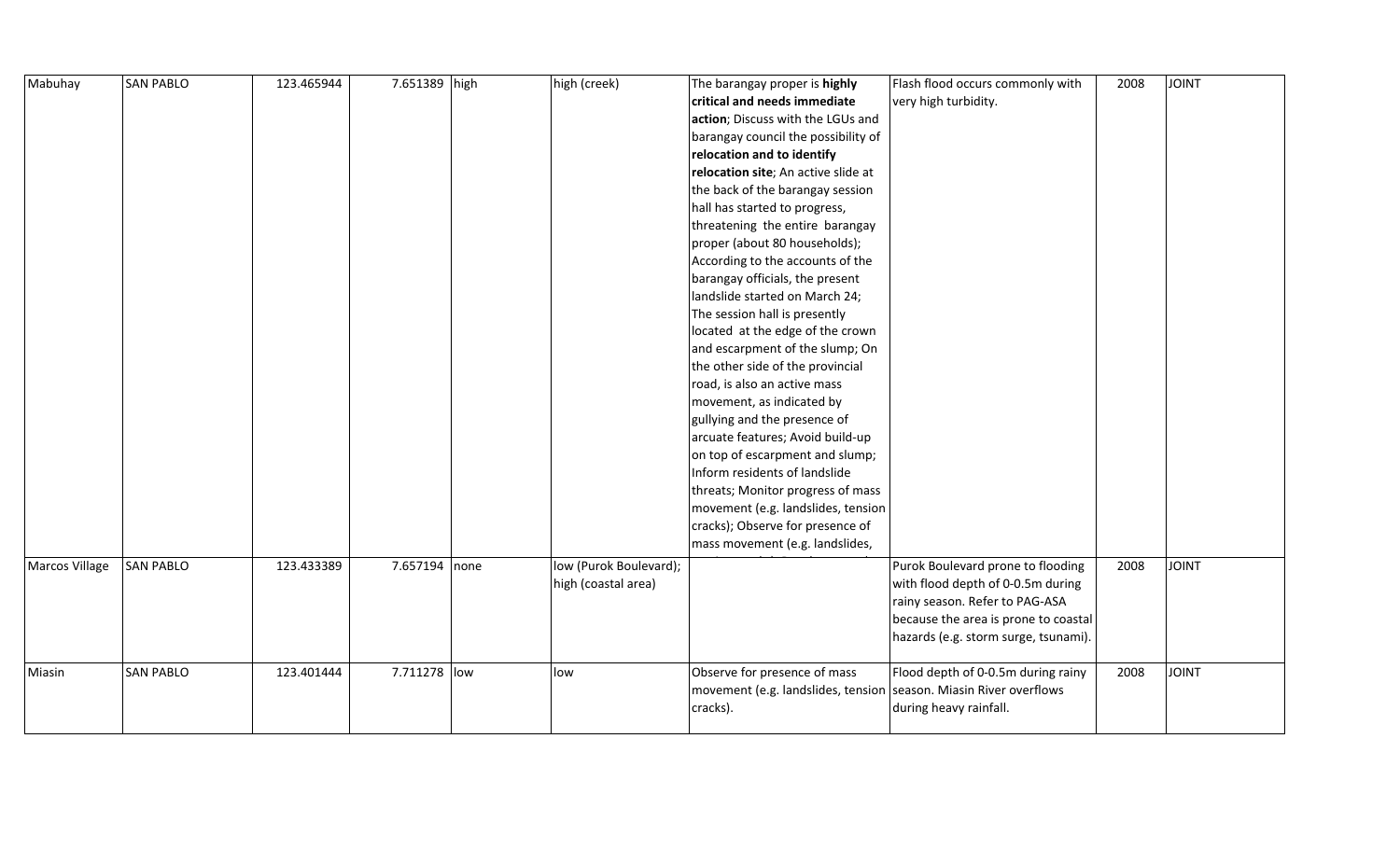| Molansong | <b>SAN PABLO</b> | 123.431556 |              | 7.668889 low to moderate high (creek) |      | Monitor progress of mass                                               | Flashflood commonly occurs with    | 2008 | <b>JOINT</b> |
|-----------|------------------|------------|--------------|---------------------------------------|------|------------------------------------------------------------------------|------------------------------------|------|--------------|
|           |                  |            |              |                                       |      | movement (e.g. landslides, tension very high turbidity (soil content). |                                    |      |              |
|           |                  |            |              |                                       |      | cracks); Observe for presence of                                       | Inform residents on possible flash |      |              |
|           |                  |            |              |                                       |      | mass movement (e.g. landslides,                                        | flooding.                          |      |              |
|           |                  |            |              |                                       |      | tension cracks). Observe for rapid                                     |                                    |      |              |
|           |                  |            |              |                                       |      | increase/decrease in creek/river                                       |                                    |      |              |
|           |                  |            |              |                                       |      | water levels, possibly accompanied                                     |                                    |      |              |
|           |                  |            |              |                                       |      | by increased turbidity (soil                                           |                                    |      |              |
|           |                  |            |              |                                       |      | content). Inform residents on                                          |                                    |      |              |
|           |                  |            |              |                                       |      | possible flash flooding, debris flow,                                  |                                    |      |              |
|           |                  |            |              |                                       |      | and mudslide.                                                          |                                    |      |              |
|           |                  |            |              |                                       |      |                                                                        |                                    |      |              |
|           |                  |            |              |                                       |      |                                                                        |                                    |      |              |
| Pantad    | <b>SAN PABLO</b> | 123.407500 | 7.663722 low |                                       | none | Observe for presence of mass                                           |                                    | 2008 | <b>JOINT</b> |
|           |                  |            |              |                                       |      | movement (e.g. landslides, tension                                     |                                    |      |              |
|           |                  |            |              |                                       |      | cracks).                                                               |                                    |      |              |
| Pao       | <b>SAN PABLO</b> | 123.385722 | 7.722833 low |                                       | none | Observe for presence of mass                                           |                                    | 2008 | <b>JOINT</b> |
|           |                  |            |              |                                       |      | movement (e.g. landslides, tension                                     |                                    |      |              |
|           |                  |            |              |                                       |      | cracks).                                                               |                                    |      |              |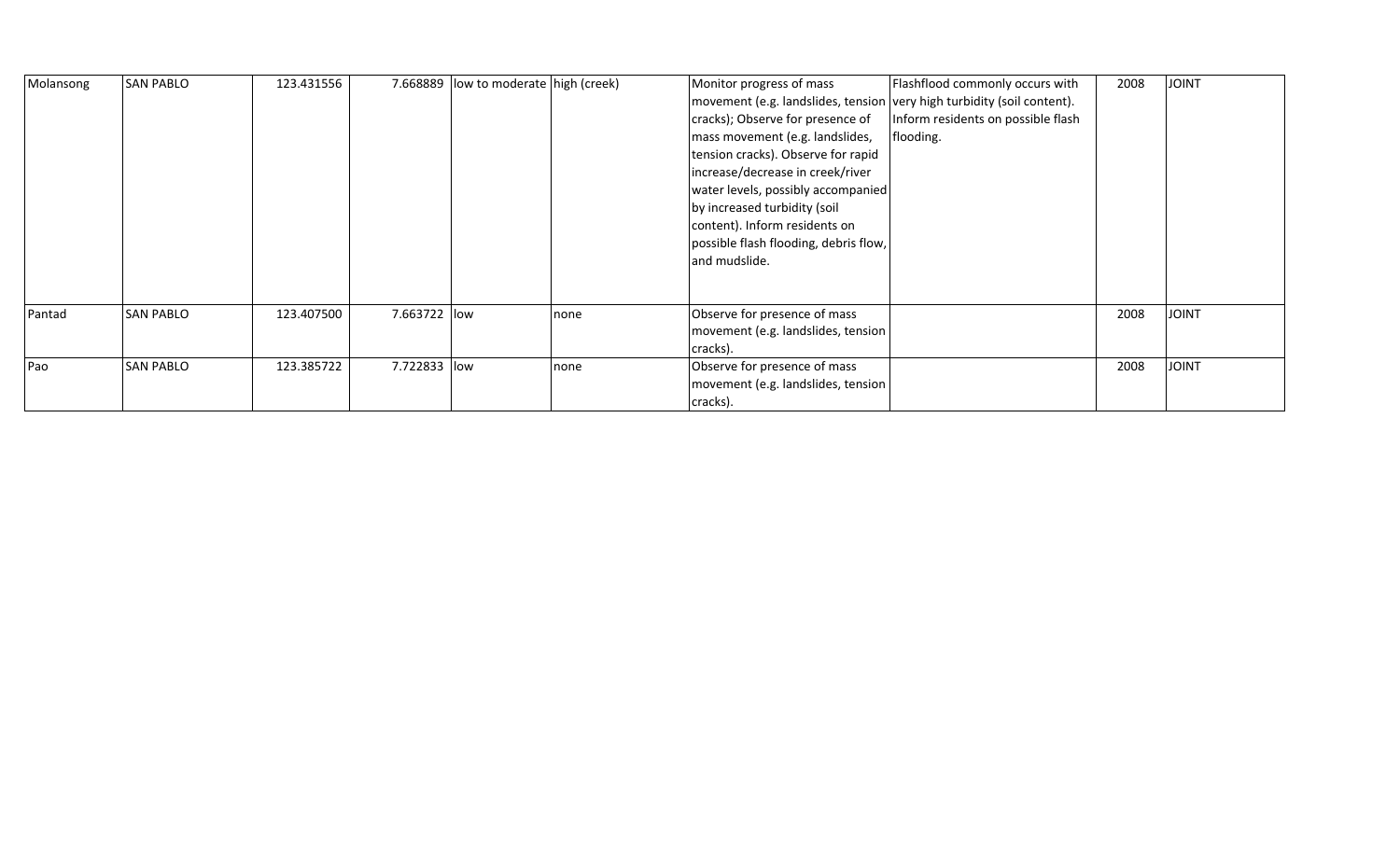| Payag     | <b>SAN PABLO</b> | 123.458861 | 7.656139 high | high (creek) | Monitor progress of mass<br>movement (e.g. landslides, tension season. Flash flood occurs rarely<br>cracks); Observe for presence of<br>mass movement (e.g. landslides,<br>tension cracks); Develop an early<br>warning device/ system intended<br>for landslide-related hazard;<br>Identify evacuation site; Observe<br>for rapid increase/decrease in<br>creek/river water levels, possibly<br>accompanied by increased<br>turbidity (soil content); Identify<br>relocation site for residents of Sitio<br>Layawan. Constant<br>communication and updates with<br>barangay officials and residents on<br>geohazard situation. Relocate<br>households located mid-slope and<br>along the road as soon as possible<br>particularly in Sitio Layawan. | Flood depth >1m during rainy<br>with moderate turbidity (soil<br>content). | 2008 | <b>JOINT</b> |
|-----------|------------------|------------|---------------|--------------|------------------------------------------------------------------------------------------------------------------------------------------------------------------------------------------------------------------------------------------------------------------------------------------------------------------------------------------------------------------------------------------------------------------------------------------------------------------------------------------------------------------------------------------------------------------------------------------------------------------------------------------------------------------------------------------------------------------------------------------------------|----------------------------------------------------------------------------|------|--------------|
| Poblacion | <b>SAN PABLO</b> | 123.410833 | 7.699250 none | low          |                                                                                                                                                                                                                                                                                                                                                                                                                                                                                                                                                                                                                                                                                                                                                      | Flood depth 0-0.5m during rainy<br>season.                                 | 2008 | <b>JOINT</b> |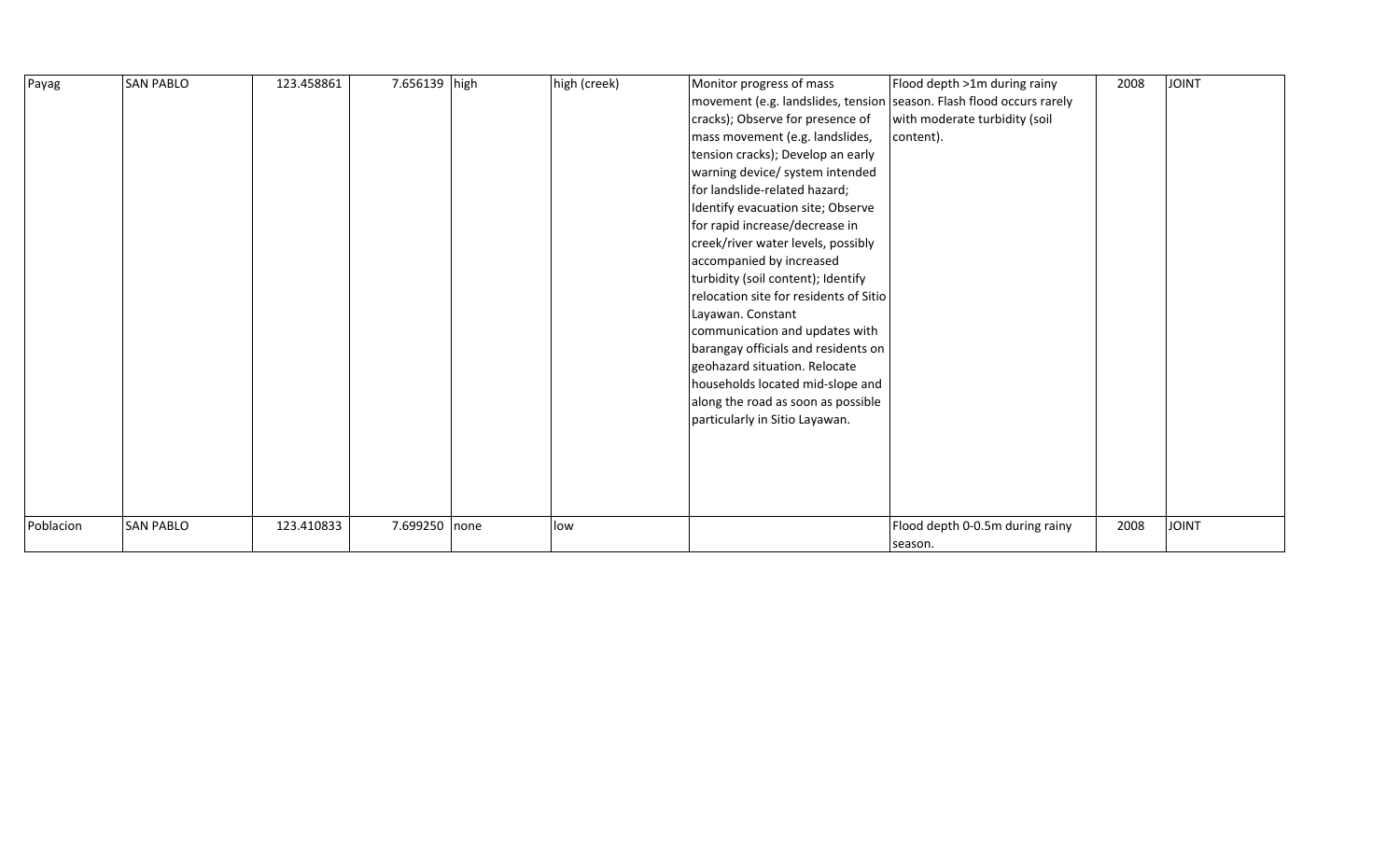| Pongapong | <b>SAN PABLO</b> | 123.432111 |              | 7.705750 moderate                                     | low  | Landslide reportedly occurred at<br>Sitio Lukibong in 2007. Patchy<br>creeping at Pongapong proper.<br>Monitor progress of mass<br>movement (e.g. landslides, tension<br>cracks); Observe for presence of<br>mass movement (e.g. landslides,<br>tension cracks); Develop an early<br>warning device/ system intended<br>for landslide-related hazard;<br>Observe for saturated ground or<br>seeps in areas that are not<br>typically wet. | Flood depth 0-0.5m during rainy<br>season. | 2008 | <b>JOINT</b> |
|-----------|------------------|------------|--------------|-------------------------------------------------------|------|-------------------------------------------------------------------------------------------------------------------------------------------------------------------------------------------------------------------------------------------------------------------------------------------------------------------------------------------------------------------------------------------------------------------------------------------|--------------------------------------------|------|--------------|
| Sacbulan  | <b>SAN PABLO</b> | 123.464333 |              | 7.667917 moderate                                     | none | Monitor progress of mass<br>movement (e.g. landslides, tension<br>cracks); Observe for presence of<br>mass movement (e.g. landslides,<br>tension cracks).                                                                                                                                                                                                                                                                                 |                                            | 2008 | <b>JOINT</b> |
| Sagasan   | <b>SAN PABLO</b> | 123.459056 | 7.696472 low |                                                       | none | Observe for presence of mass<br>movement (e.g. landslides, tension<br>cracks).                                                                                                                                                                                                                                                                                                                                                            |                                            | 2008 | <b>JOINT</b> |
| San Juan  | <b>SAN PABLO</b> | 123.455556 |              | 7.686528 moderate                                     | none | Monitor progress of mass<br>movement (e.g. landslides, tension<br>cracks); Observe for presence of<br>mass movement (e.g. landslides,<br>tension cracks).                                                                                                                                                                                                                                                                                 |                                            | 2008 | <b>JOINT</b> |
| Senior    | <b>SAN PABLO</b> | 123.371861 | 7.685694 low |                                                       | none | Observe for presence of mass<br>movement (e.g. landslides, tension<br>cracks).                                                                                                                                                                                                                                                                                                                                                            |                                            | 2008 | <b>JOINT</b> |
| Songgoy   | <b>SAN PABLO</b> | 123.466361 | 7.639694 low |                                                       | none | Observe for presence of mass<br>movement (e.g. landslides, tension<br>cracks).                                                                                                                                                                                                                                                                                                                                                            |                                            | 2008 | <b>JOINT</b> |
| Tandubuay | <b>SAN PABLO</b> | 123.472806 |              | 7.683972 None (Brgy.<br>Proper);Low<br>(Purok Mangga) | none | Purok Mangga reportedly with<br>landslide                                                                                                                                                                                                                                                                                                                                                                                                 |                                            | 2008 | <b>JOINT</b> |